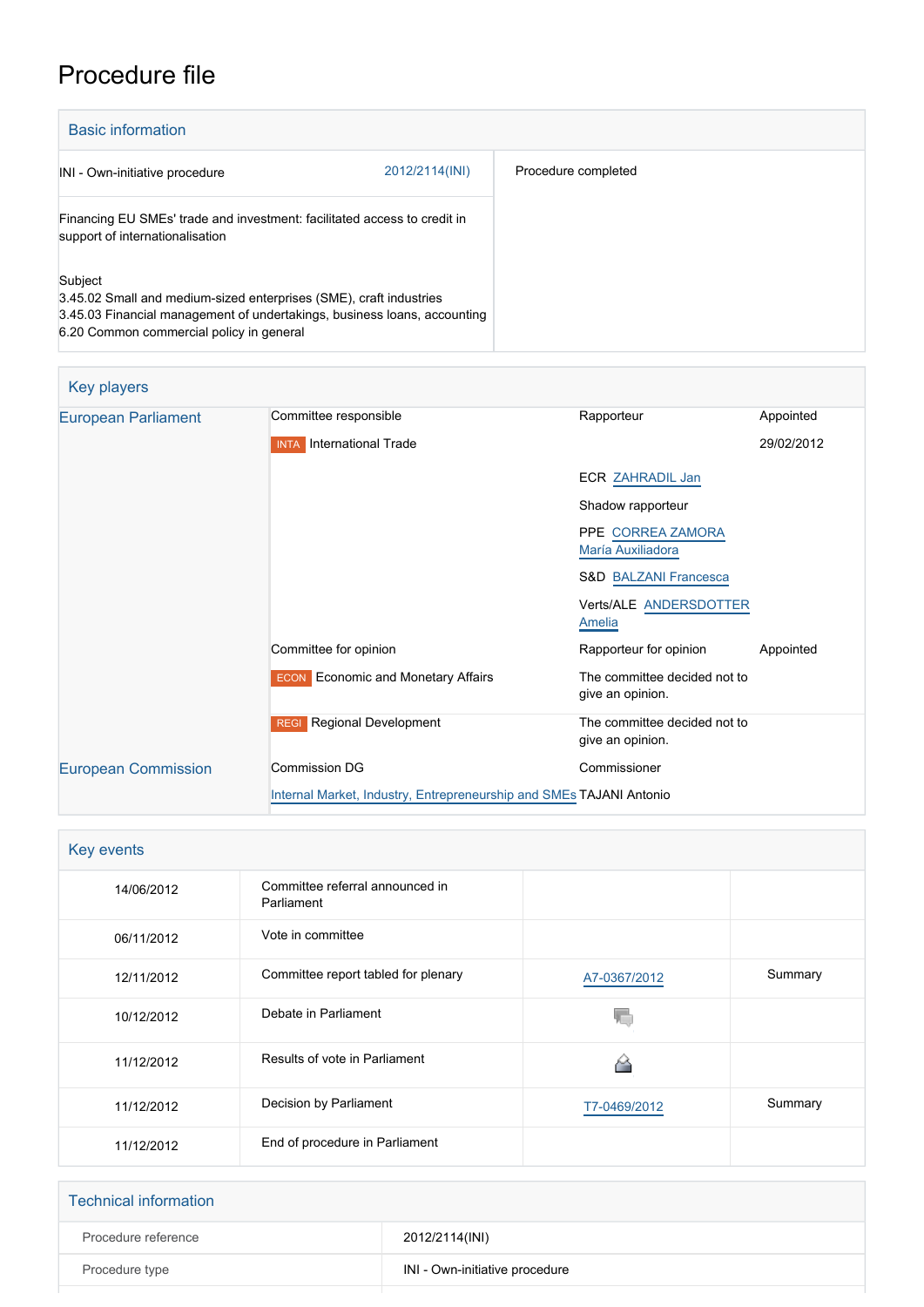| Procedure subtype          | Initiative                |
|----------------------------|---------------------------|
| Legal basis                | Rules of Procedure EP 54  |
| Other legal basis          | Rules of Procedure EP 159 |
| Stage reached in procedure | Procedure completed       |
| Committee dossier          | INTA/7/09002              |

| Documentation gateway                               |              |            |    |         |
|-----------------------------------------------------|--------------|------------|----|---------|
| Committee draft report                              | PE492.903    | 06/08/2012 | EP |         |
| Amendments tabled in committee                      | PE496.561    | 04/10/2012 | EP |         |
| Committee report tabled for plenary, single reading | A7-0367/2012 | 12/11/2012 | EP | Summary |
| Text adopted by Parliament, single reading          | T7-0469/2012 | 11/12/2012 | EP | Summary |
| Commission response to text adopted in plenary      | SP(2013)175  | 13/05/2013 | EC |         |

## Financing EU SMEs' trade and investment: facilitated access to credit in support of internationalisation

The Committee on International Trade adopted the own-initiative report by Jan ZAHRADIL (ECR, CZ) on financing EU EMEs trade and investment: facilitated access to credit in support of internationalisation.

Members call on the Commission and, where appropriate, Member States to foster the participation of SMEs, and where relevant micro-enterprises, in global markets by implementing appropriate measures for their internationalisation:

- easier access to capital and regularly updated information on business opportunities abroad, and
- efficient trade defence instruments (TDIs) aimed at ensuring their rightful protection against unfair dumping and subsidies in order to safeguard fair competition with third countries.

Access to information: the report underlines the need to improve enterprise-level data collection in order to raise awareness of the needs of micro, small and medium-sized enterprises (MSMEs), share best practice and provide them with better targeted support at both national and EU level.

Members insist on the need:

- first of all, for a mapping exercise to identify existing and missing support programmes and to encourage Member States authorities to create similar single online databases of national and regional sources of finance;
- to evaluate the available market for growing internationalisation and further promote SME development within the internal market;
- to create a network, as part of a digital platform, bringing together national SME helpdesks, chambers of commerce, Export Credit Agencies (ECAs), business associations and the Commission, in order to provide enterprises in the EU, especially exporters and importers, with precise, timely and reader-friendly information on a one-stop-shop basis, so that they can fully benefit from the Unions new common commercial policy.

Access to capital: the report stresses that recurrent difficulties in accessing capital are one of the key reasons preventing SMEs internationalisation; calls on the national governments to support SMEs by means of officially supported export credits, without distorting intra-EU competition, and also to earmark sufficient funding for SMEs (e.g. special loans, cofinancing and venture capital), so as to help overcome disinvestment and deleveraging by banks.

Such funding should be provided to SMEs that are already exporting and which can present a viable business plan for improving or consolidating their existing market share and creating jobs, especially for young people.

The report makes the following suggestions:

- help SMEs by exploring the possibility of creating, among other things, investment funds for SMEs in which any European citizen could invest savings;
- define a holistic strategy for trade finance, aimed at fostering internationalisation of SMEs, is urgently needed. There is therefore a need to identify promising niche markets and foster their development;
- study the European business angel market and similar markets worldwide in order to learn from and build up the capacity of business angel network managers in the EU;
- establish an EU export-import facility (EU EXIM) for SMEs which would provide them with additional support via export credit organisations and based on best national practices;
- introduce regulatory and legislative measures to improve SMEs access to guarantees, as for example, i) reducing barriers to property registration (e.g. by establishing credit bureaux); ii) lowering enforcement costs for lenders and raising the overall quality of financial information concerning SMEs, in order to enhance their creditworthiness in the eyes of lenders;
- provide SMEs with financial and technical assistance focused on market research, project and export finance advice, legal counselling (e.g. on escape clauses or penalties for late payment or default), customs and tax obligations, the fight against counterfeiting, and company presentations at trade fairs and business networking events;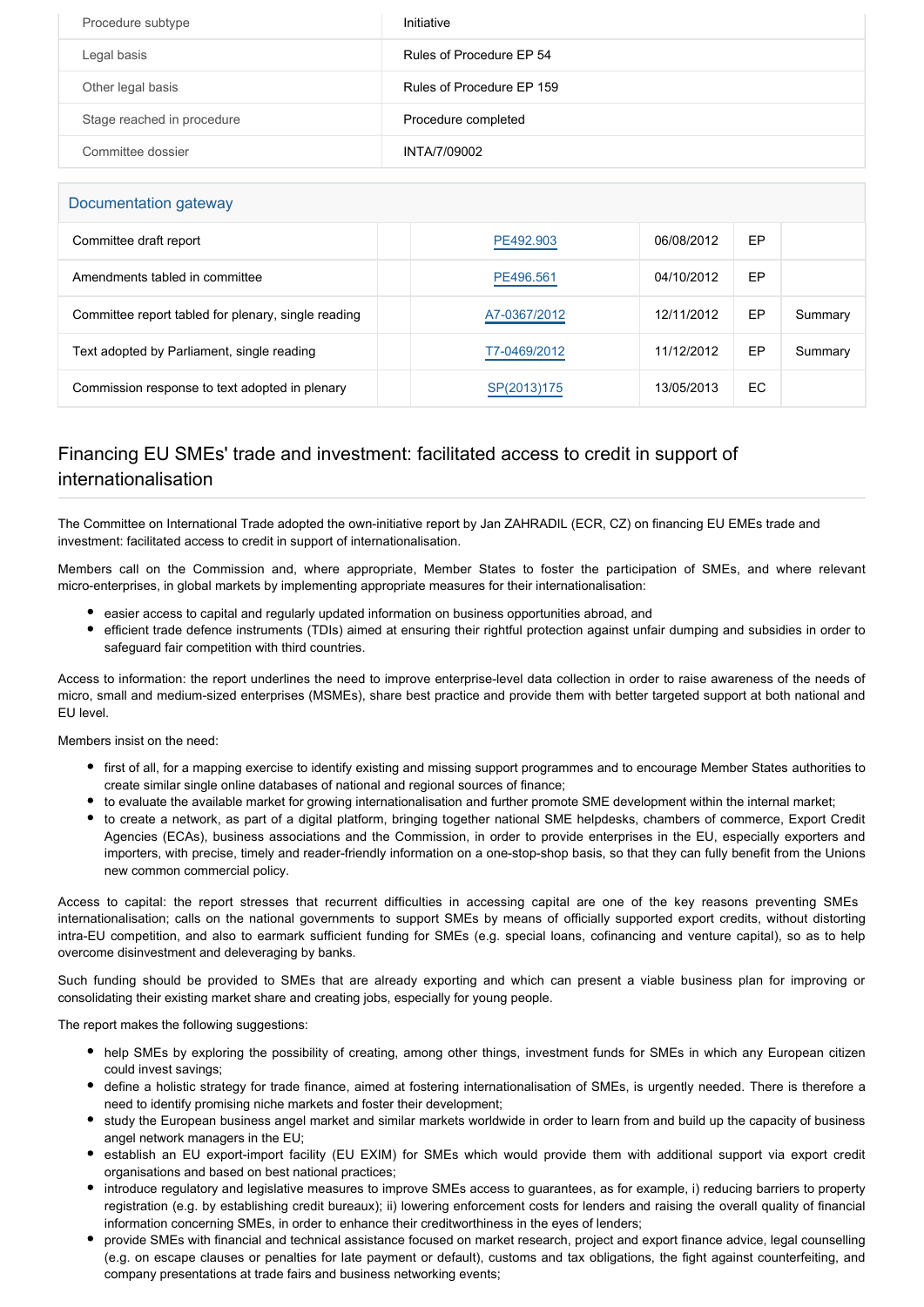- focus on closing the credit gap for micro-enterprises;
- increased public-private partnerships in the provision of seed money and venture capital to MSMEs in the EU.

The report formulates a certain number of recommendations regarding practical actions, such as :

- the Member States to adopt single enterprise helpdesks at the local level, run in cooperation with EU businesses, so that SMEs can receive information, in their own language and for immediate use, regarding export/import opportunities, existing barriers to trade (both tariffs and NTBs), investment protection, dispute settlement provisions and competitors, and gain a knowledge and understanding of cultural and human practices in third markets;
- a network to be set up between SMEs and large European companies to enable SMEs to reap the benefits of these companies expertise and export and innovation capacities;
- foster cooperation between European SMEs and third-country enterprises.

The Commission and the Member States are invited to: i) promote exchanges between the heads of EU and third-country SMEs along the lines of the Erasmus for Young Entrepreneurs programme; ii) make European SMEs more aware of trade agreements that are being negotiated and international investment opportunities open to SMEs; iii) involve SMEs in the establishment of international standards (e.g. ISO); iv) improve the defence of intellectual property rights in all relevant multilateral organisations (WTO, World Health Organisation, World Intellectual Property Organisation).

Lastly, the report calls for the Union to develop an ambitious common industrial policy based on fostering research and innovation that benefits from innovative financing arrangements, such as project bonds, and supports the development of SMEs, via access to public procurement.

## Financing EU SMEs' trade and investment: facilitated access to credit in support of internationalisation

The European Parliament adopted by 577 votes to 38, with 55 abstentions, a resolution on financing EU SMEs trade and investment: facilitated access to credit in support of internationalisation.

Members recall that a considerable number of European SMEs are engaged in international export activities (25 % of the total), and whereas only 13 % of European SMEs conduct activities in markets outside the EU and only 4 % of internationally inactive SMEs have specific plans to start up international activities in the foreseeable future. Moreover, certain SMEs are incapable of internationalisation due to their business profiles and size.

In a context in which European SMEs are particularly affected by the global economic and financial crisis, Parliament calls on the Commission and, where appropriate, Member States to foster the participation of SMEs, and where relevant micro-enterprises, in global markets by implementing appropriate measures for their internationalisation:

- easier access to capital and regularly updated information on business opportunities abroad, and
- efficient trade defence instruments (TDIs) aimed at ensuring their rightful protection against unfair dumping and subsidies in order to safeguard fair competition with third countries.

Access to information: the resolution underlines the need to improve enterprise-level data collection in order to raise awareness of the needs of micro, small and medium-sized enterprises (MSMEs), share best practice and provide them with better targeted support at both national and EU level.

Members insist on the need:

- for a mapping exercise to identify existing and missing support programmes and to encourage Member States authorities to create similar single online databases of national and regional sources of finance;
- to evaluate the available market for growing internationalisation and further promote SME development within the internal market;
- to create a network, as part of a digital platform, bringing together national SME helpdesks, chambers of commerce, Export Credit Agencies (ECAs), business associations and the Commission, in order to provide enterprises in the EU, especially exporters and importers, with precise, timely and reader-friendly information on a one-stop-shop basis, so that they can fully benefit from the Unions new common commercial policy.

Access to capital: the resolution stresses that recurrent difficulties in accessing capital are one of the key reasons preventing SMEs internationalisation. It calls on the national governments to support SMEs by means of officially supported export credits, without distorting intra-EU competition, and also to earmark sufficient funding for SMEs (e.g. special loans, cofinancing and venture capital), so as to help overcome disinvestment and deleveraging by banks. Such funding should be provided to SMEs that are already exporting and which can present a viable business plan for improving or consolidating their existing market share and creating jobs, especially for young people.

Parliament suggests the following:

- helping SMEs by exploring the possibility of creating, among other things, investment funds for SMEs in which any European citizen could invest savings;
- defining a holistic strategy for trade finance, aimed at fostering internationalisation of SMEs, is urgently needed. There is therefore a need to identify promising niche markets and foster their development;
- studying the European business angel market and similar markets worldwide in order to learn from and build up the capacity of business angel network managers in the EU;
- establishing an EU export-import facility (EU EXIM) for SMEs which would provide them with additional support via export credit organisations and based on best national practices;
- introducing regulatory and legislative measures to improve SMEs access to guarantees, as for example, i) reducing barriers to property registration (e.g. by establishing credit bureaux); ii) lowering enforcement costs for lenders and raising the overall quality of financial information concerning SMEs, in order to enhance their creditworthiness in the eyes of lenders;
- providing SMEs with financial and technical assistance focused on market research, project and export finance advice, legal counselling (e.g. on escape clauses or penalties for late payment or default), customs and tax obligations, the fight against